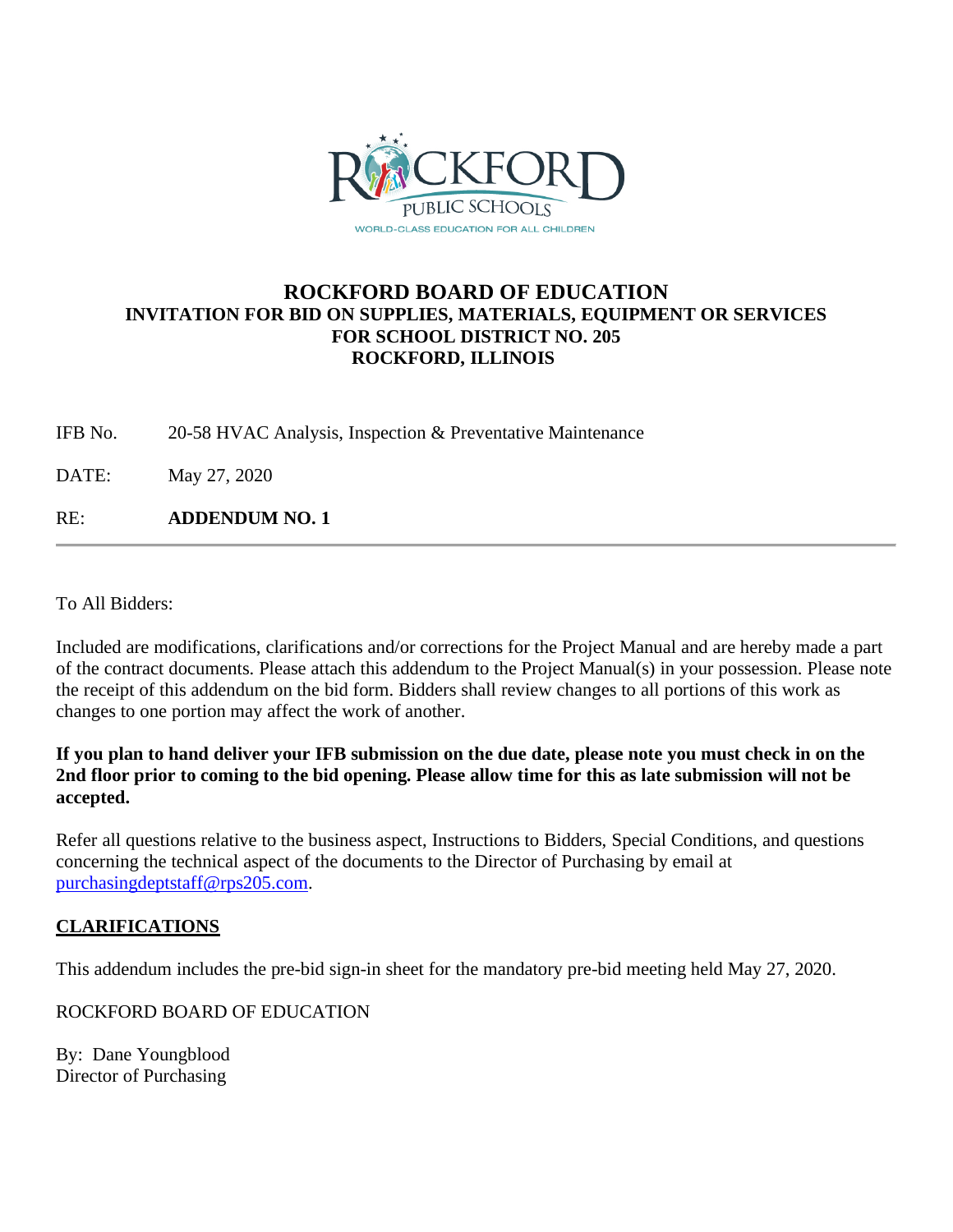# PRE-BID CONFERENCE OPENING STATEMENT

Welcome to the mandatory pre-bid conference for IFB No. 20-58 HVAC Inspection, Analysis & Preventative Maintenance for the Rockford Public Schools.

The purpose of this meeting is to receive input, comments, questions, clarifications and suggested changes relative to this solicitation. As a reminder, the only acceptable changes to the Bid/RFP are formal Addenda published by the RPS Purchasing department. Additionally, the Addendum may address other issues identified by the School District.

The goal of today's meeting is to increase your knowledge of the solicitation as it is written and provide an information mechanism in which you may advise the School District of any changes it should make. Consequently, any changes you wish the Rockford Public Schools to consider must be submitted in writing to the Purchasing department before the deadline as expressed in the solicitation.

We will try to answer as many of the questions as possible. If we cannot answer a question today, we will defer that answer to the published Addendum. Additionally, minutes from this pre-bid conference will be published in the Addendum.

- $\triangleright$  Bid Opening is scheduled for June 11, 2020 at 2:00 pm Rockford Board of Education, 6th floor Conference Room. Late bids will not be accepted. Faxed or emailed bids will not be accepted.
- $\triangleright$  Board Approval: June 23, 2020.
- $\triangleright$  Bid RFI Procedures All written correspondence during the bid process MUST be sent to Dane Youngblood, Director of Purchasing, via email at PurchasingDeptStaff@rps205.com. Last RFI will be accepted until June 3, 2020 at 12 pm. Last addendum will be issued by June 8, 2020 at 4:30 pm.
- $\triangleright$  Addenda will be emailed to all attendees at the pre-bid conference, posted on the RPS website and Demand Star.
- $\triangleright$  PLEASE reference the REQUIRED FORMS CHECK LIST for all documents that must be submitted with your bid offer form. All forms must be properly completed, signed and submitted or your bid will be deemed non-responsive.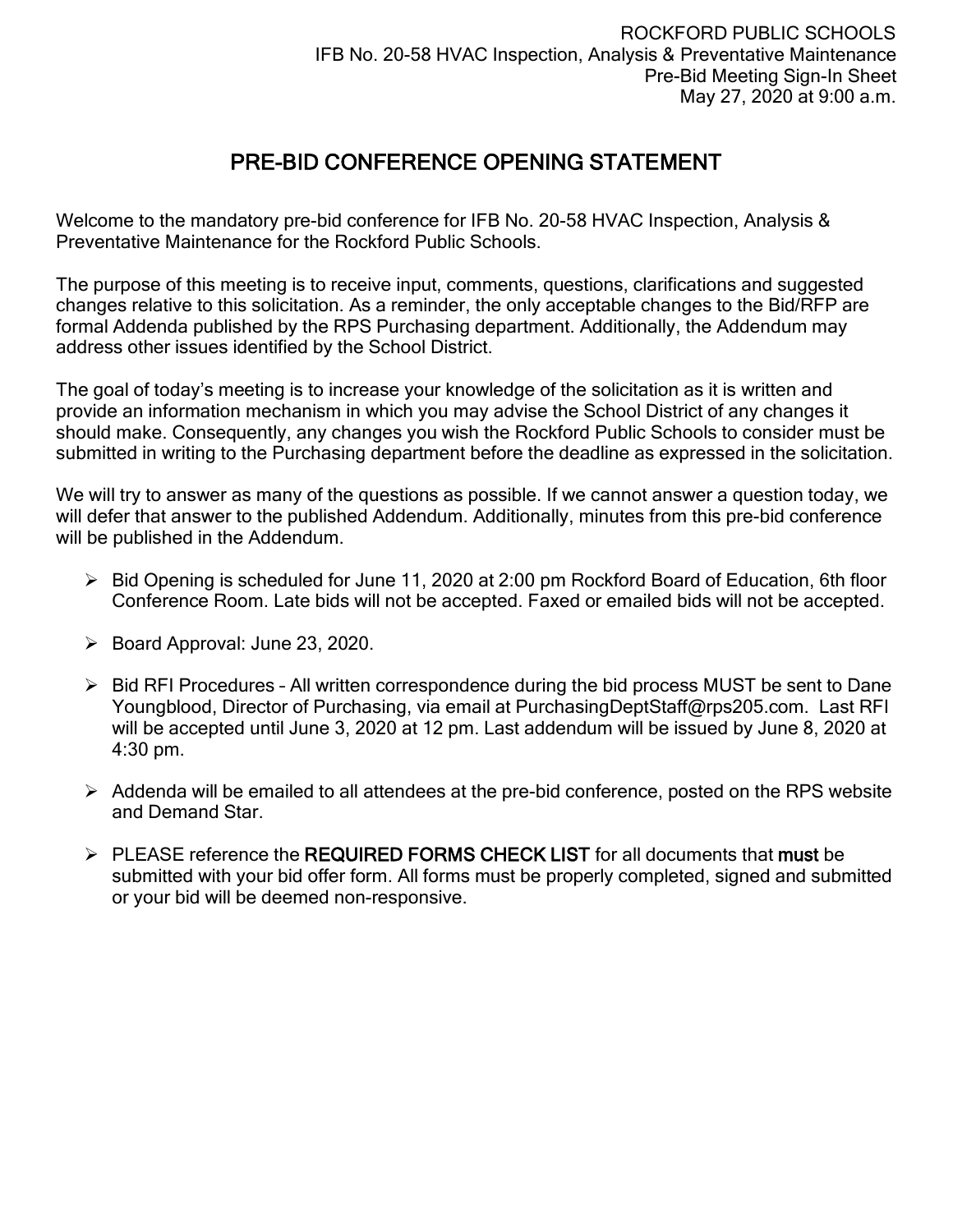ROCKFORD PUBLIC SCHOOLS IFB No. 20-58 HVAC Inspection, Analysis & Preventative Maintenance Pre-Bid Meeting Sign-In Sheet May 27, 2020 at 9:00 a.m.



## PRE-BID MEETING SIGN-IN SHEET

IFB 20-58 HVAC Inspection, Analysis & Preventative Maintenance

# PLEASE WRITE EMAIL ADDRESS SO THAT IT IS LEGIBLE IN ORDER TO RECEIVE ADDENDUM INFORMATION

|   | <b>Printed Name</b>                         | <b>Company Name</b>                  | <b>Company Address</b>                      | Telephone                                              | E-mail                                                                      |
|---|---------------------------------------------|--------------------------------------|---------------------------------------------|--------------------------------------------------------|-----------------------------------------------------------------------------|
|   | AJ Hoyle/Greg Hill                          | <b>Nelson Carlson Mechanical</b>     | 1417 22nd Street, Rockford, IL,<br>61108    | 815-398-1910                                           | ahoyle@nelsonpipingco.c<br><u>om</u><br>Ghill@nelsonpipingco.co<br><u>m</u> |
|   | <b>Todd Byxbe</b><br><b>Project Manager</b> | <b>Miller Engineering</b><br>Company | 1616 S. Main St.<br>Rockford, IL. 61102     | Phone: (815)<br>963-4878                               | tbyxbe@mecogroup.com                                                        |
| 3 | Jacob Blocker                               | <b>Geostar Mechanical Inc.</b>       | 27 Airport Drive, Rockford, IL 61109        | Cell: (815)-990-<br>2868<br>Office: (815)-<br>494-9090 | Jacob.blocker@geostarin<br>c.com                                            |
|   | <b>Pattie Krippendorf</b>                   | <b>Mechanical Incorporated</b>       | 2279 Yellow Creek Road<br>Freeport IL 61032 | 815-238-3954                                           | pattie@mechinc.com                                                          |
| 5 | <b>Todd Dorn</b>                            | Area Mechanical, Inc.                | 821 1st Ave.<br>Rockford, IL 61104          | (815) 703-5766<br>cell<br>(815)964-2070<br>office      | t.dorn@areamechanical.c<br><b>om</b>                                        |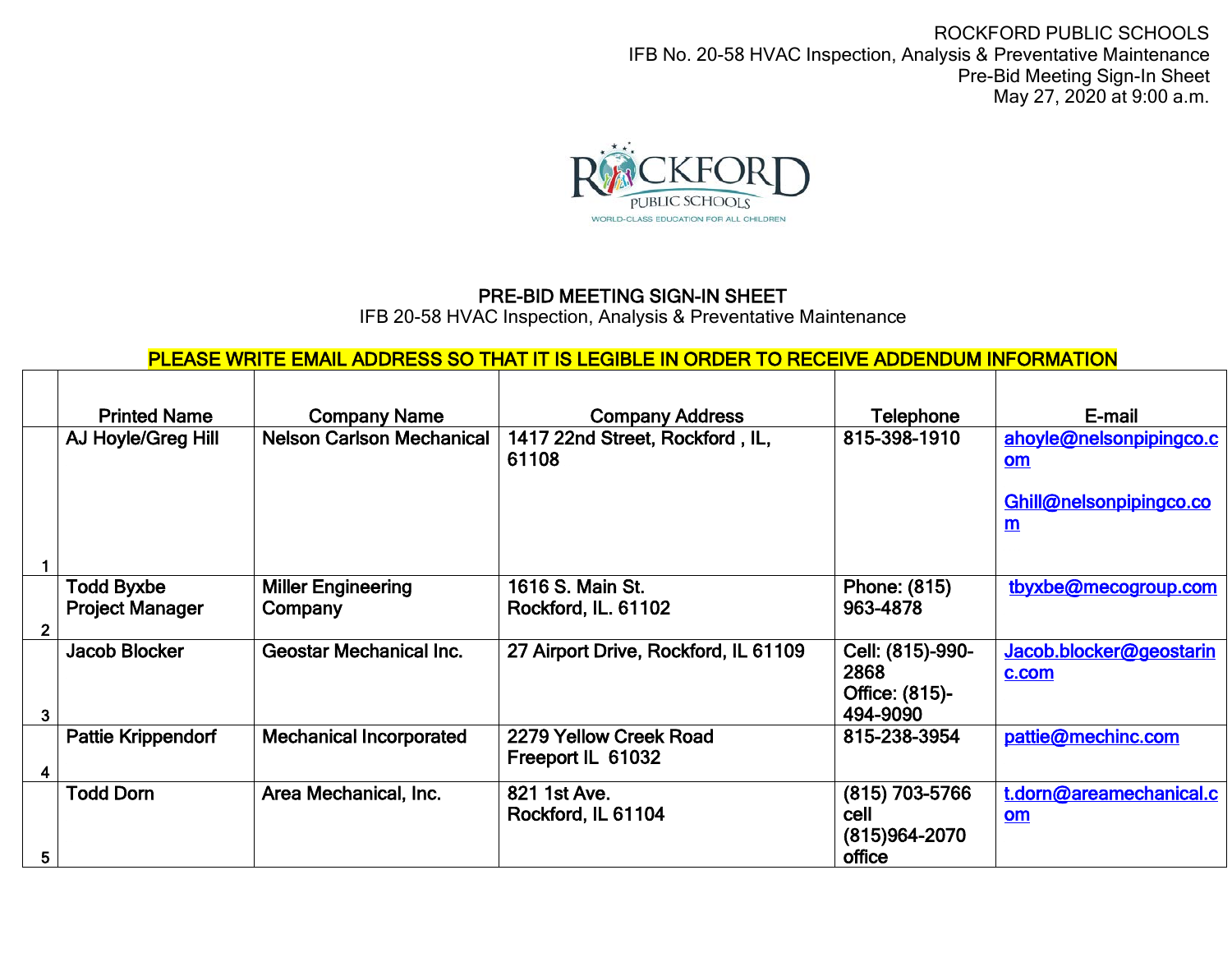## ROCKFORD PUBLIC SCHOOLS

IFB No. 20-58 HVAC Inspection, Analysis & Preventative Maintenance

Pre-Bid Meeting Sign-In Sheet

May 27, 2020 at 9:00 a.m.

| $\bf 6$        |  |  |  |
|----------------|--|--|--|
| $\overline{7}$ |  |  |  |
|                |  |  |  |
| ${\bf 8}$      |  |  |  |
|                |  |  |  |
| 9              |  |  |  |
| 10             |  |  |  |
| $\frac{11}{1}$ |  |  |  |
| 12             |  |  |  |
| 13             |  |  |  |
| 14             |  |  |  |
| 15             |  |  |  |
| 16             |  |  |  |
| 17             |  |  |  |